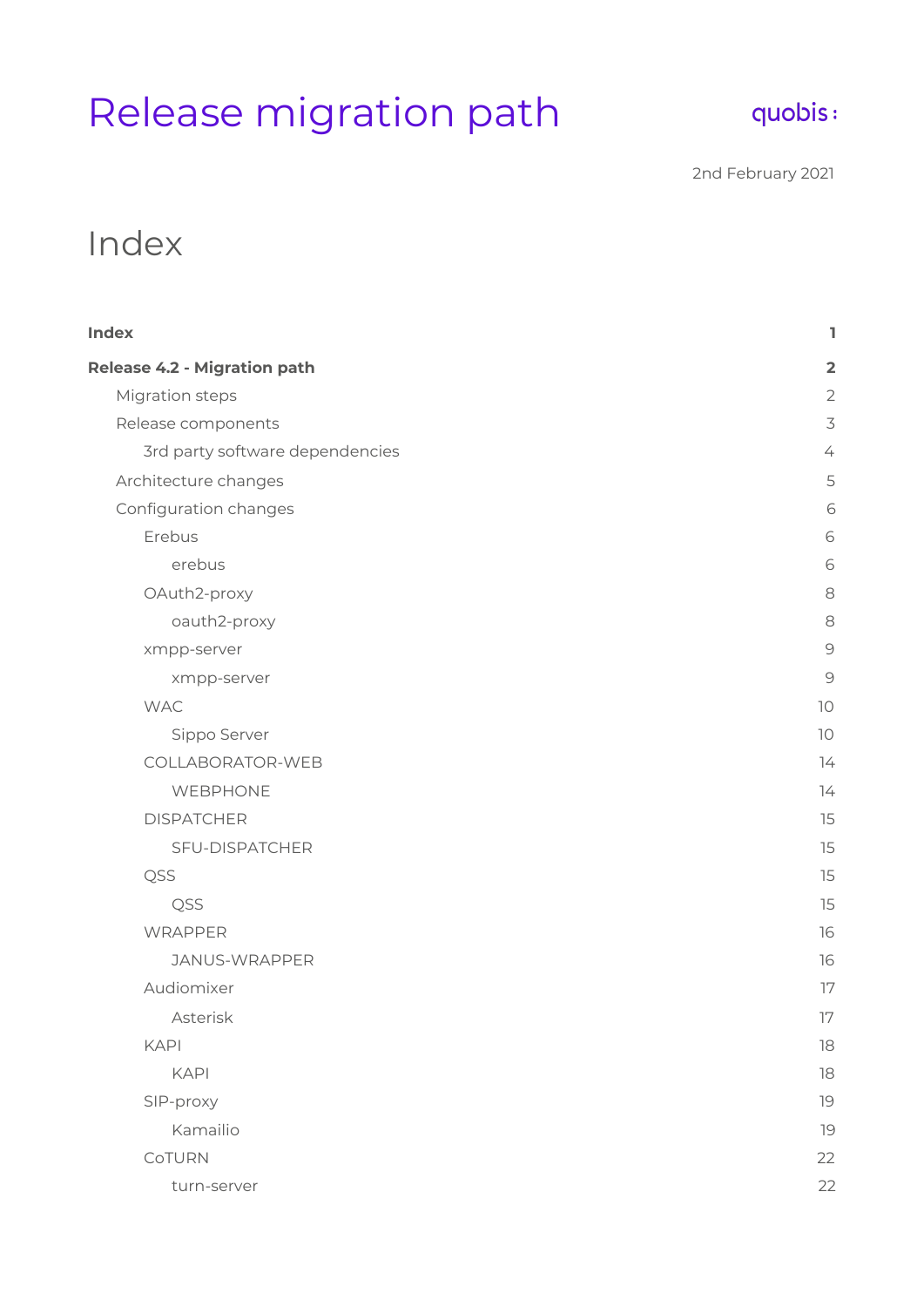# <span id="page-1-0"></span>Release 4.2 - Migration path

Quobis communications platform 4.2 is a new step further in order to achieve a complete extensible unified communications framework. New features include better SIP integration with newer available options, better scalability and maintenance through a dedicated API, security features, and multiple updates on the Collaborator applications.

In order to achieve a complete migration from 4.1 to 4.2 you need to achieve the following changes.

Remember that you can submit your questions to [support@quobis.com](mailto:support@quobis.com)

# <span id="page-1-1"></span>Migration steps

- 1. Create a backup of the *Kuberentes* folder, in order to keep the previous configuration.
- 2. Update the inventory associated with the deployment, including the inventory/group\_vars/all/main.yml and inventory/group\_vars/all/vault.yml. Default inventory can be taken as reference to update both files.
- 3. Run the following ansible tags using the sippo-k8s tag described in the next table:
	- a. nginx-ingress-redeploy
	- b. routing-deploy
	- c. erebus-redeploy
	- d. oauth2-proxy-redeploy
	- e. qss-redeploy
	- f. sfu-dispatcher-redeploy
	- g. sfu-wrapper-redeploy
	- h. sippo-server-redeploy
	- i. xmpp-server-redeploy
	- j. webphone-redeploy
	- k. recording-redeploy (If needed)
	- l. sippo-exporter-redeploy
	- m. sippo-maintainer-redeploy
	- n. kapi-deploy

Note: The configuration can be changed in the *Kubernetes* folder and the run the previous ansible tag replacing redeploy by restart.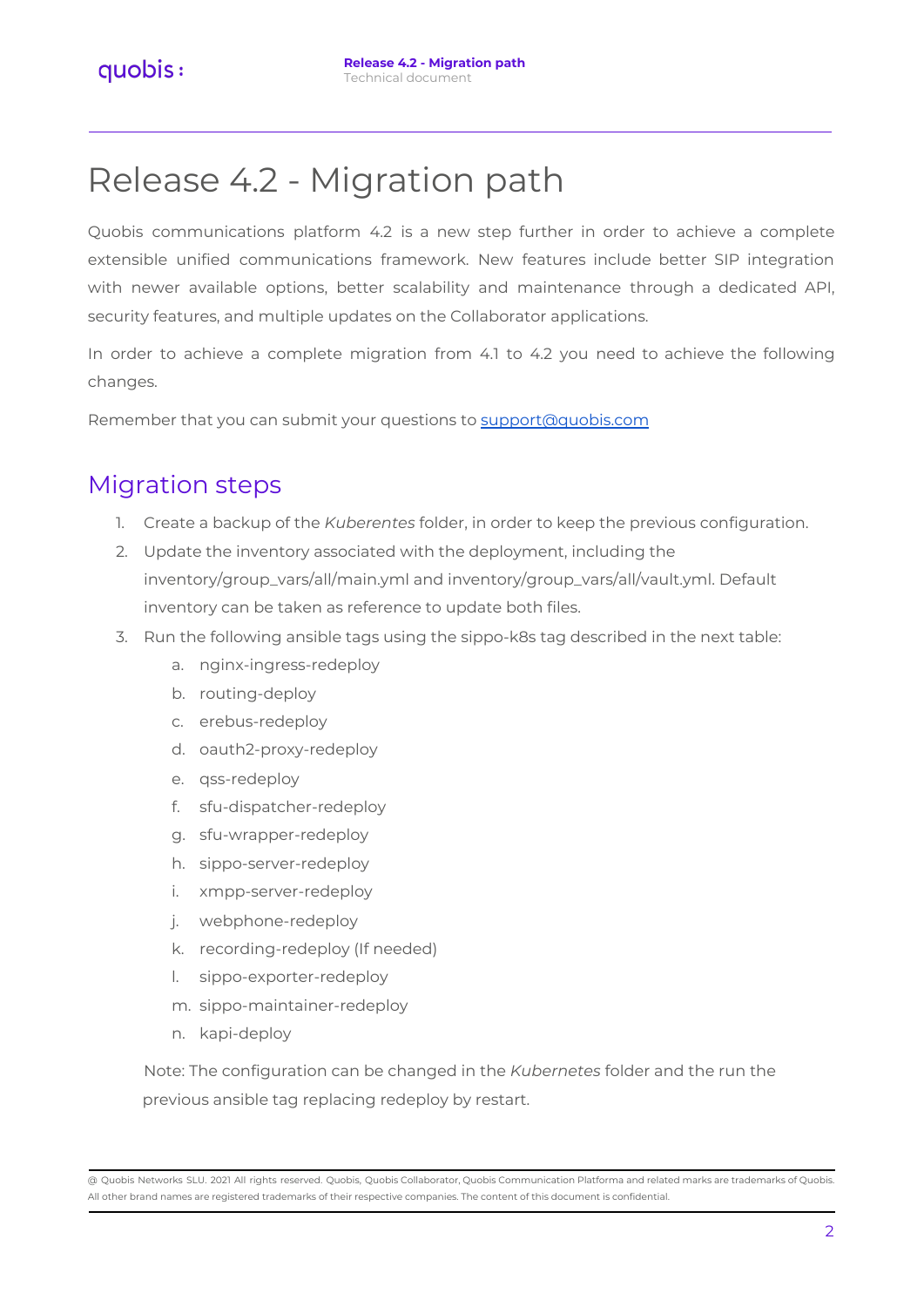- 4. Update media server.
	- a. audiomixer-deploy
	- b. sip-proxy-deploy

# <span id="page-2-0"></span>Release components

| <b>Cluster Element</b> | <b>Version</b>             |
|------------------------|----------------------------|
| sippo server           | 21.1.9                     |
| qss                    | 4.12.4                     |
| oauth2-proxy           | 1.15.1                     |
| xmpp-server            | 2.2.3                      |
| janus-dispatcher       | 1.4.3                      |
| erebus                 | 1.5.4                      |
| janus-wrapper          | 1.15.6                     |
| recording-watchdog     | 3.2.1                      |
| sippoSDK-JS            | 28.2.1                     |
| sippoSDK-Android       | 0.14.0                     |
| sippoSDK-iOS           | 3.0.0                      |
| sippoSDK-cpp           | 0.1.0                      |
| webphone               | 5.16.6                     |
| sippo-maintainer       | 1.2.6-rc1-kubernetes1.15.3 |
| sippo-exporter         | 1.5.7                      |
| sippo-k8s              | 2.13.1                     |
| kapi                   | $1.4.0 - rc2$              |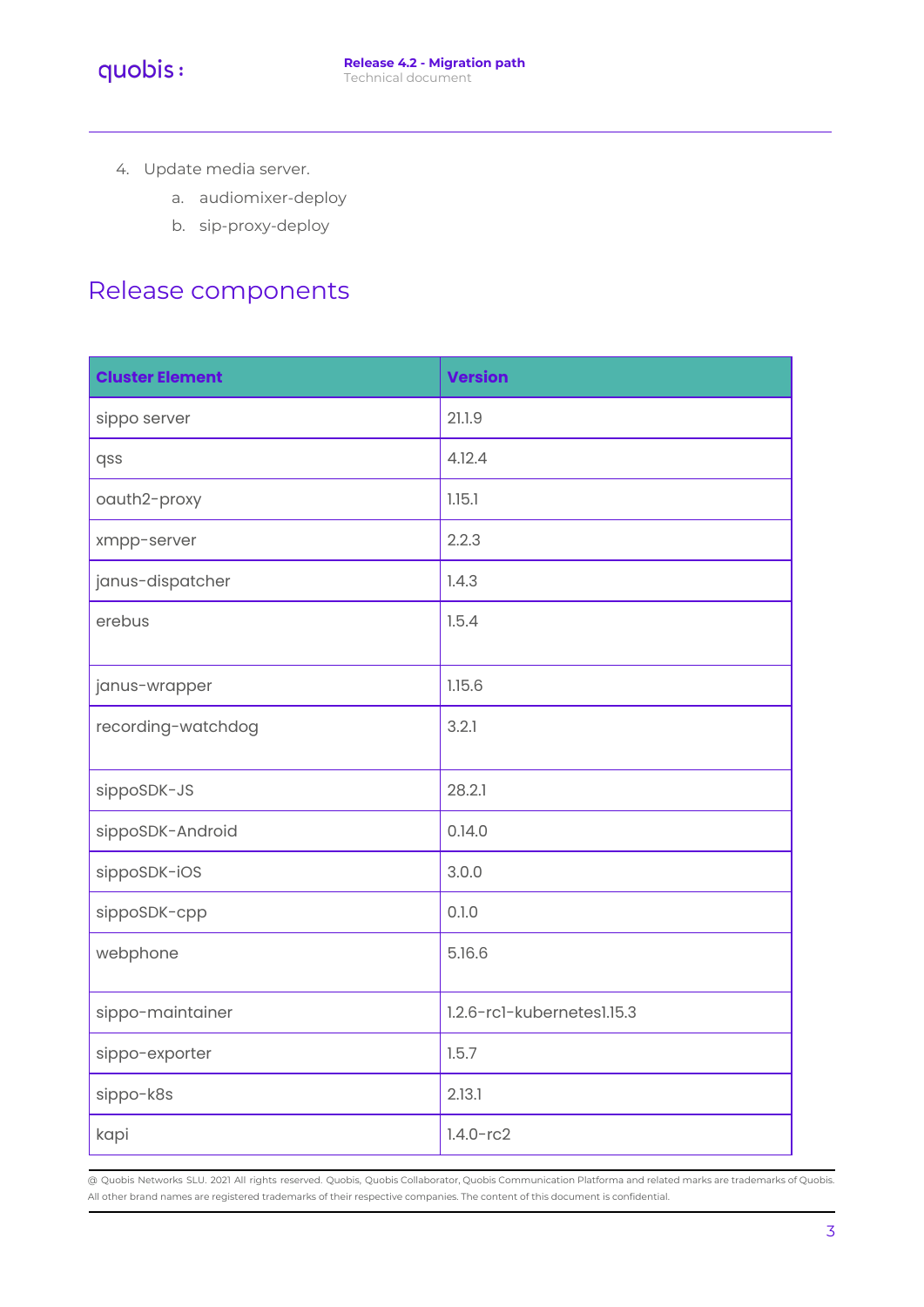<span id="page-3-0"></span>Note: The previous versions can be subject to changes due to bug fixing.

# 3rd party software dependencies

| 3rd party elemene                | <b>Version</b> |
|----------------------------------|----------------|
| NodeJS runtime                   | 8.0            |
| message-broker (RabbitMQ)        | 3.7-management |
| database (MongoDB)               | 4.2            |
| reverse-proxy (Nginx)            | 1.18.0         |
| cluster-ingress (Nginx-ingress)  | 0.30.0         |
| chat-databsse (PostgresSQL)      | 12-alpine      |
| audiomixer (Asterisk)            | 16.7.0         |
| sfu (Janus)                      | 0.9.2          |
| sip-prosy (Kamailio)             | 5.2.0          |
| sip-proxy-db (MySQL)             | 5.7            |
| turn-server (CoTURN)             | 4.5.1.1        |
| monitoring.ui (Grafana)          | 6.4.3          |
| log-database (Loki)              | 1.4.0          |
| monitoring-database (Prometheus) | V2.13.0        |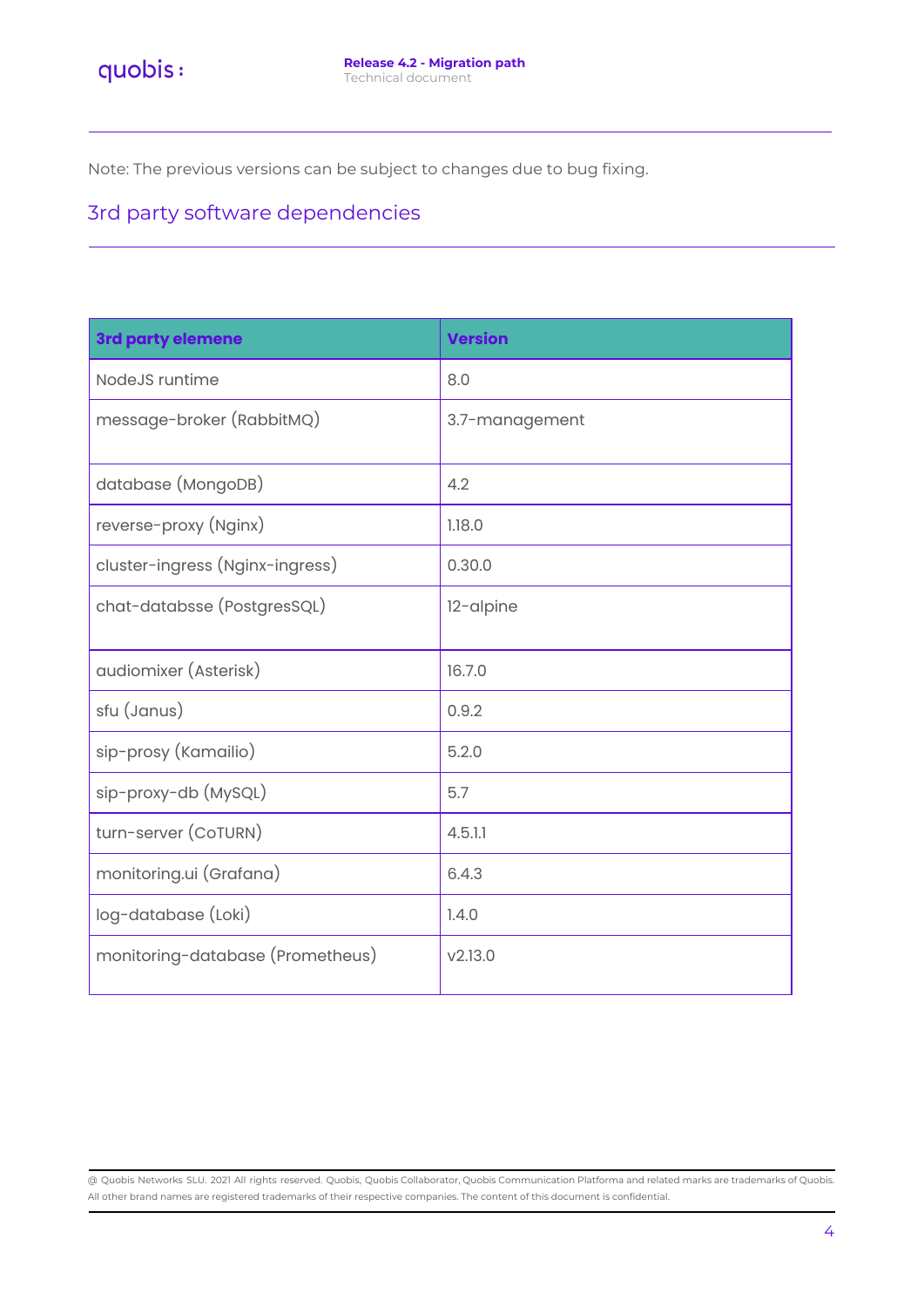# <span id="page-4-0"></span>Architecture changes



#### **● New feature: Erebus WebSocket Multiplexing**

This new release includes a new feature affecting the establishment of the connections against the different Sippo services. Now, Erebus includes a WebSockets Multiplexer, making clients able to access all of our services using just a single connection. This change mostly reduces

<sup>@</sup> Quobis Networks SLU. 2021 All rights reserved. Quobis, Quobis Collaborator, Quobis Communication Platforma and related marks are trademarks of Quobis. All other brand names are registered trademarks of their respective companies. The content of this document is confidential.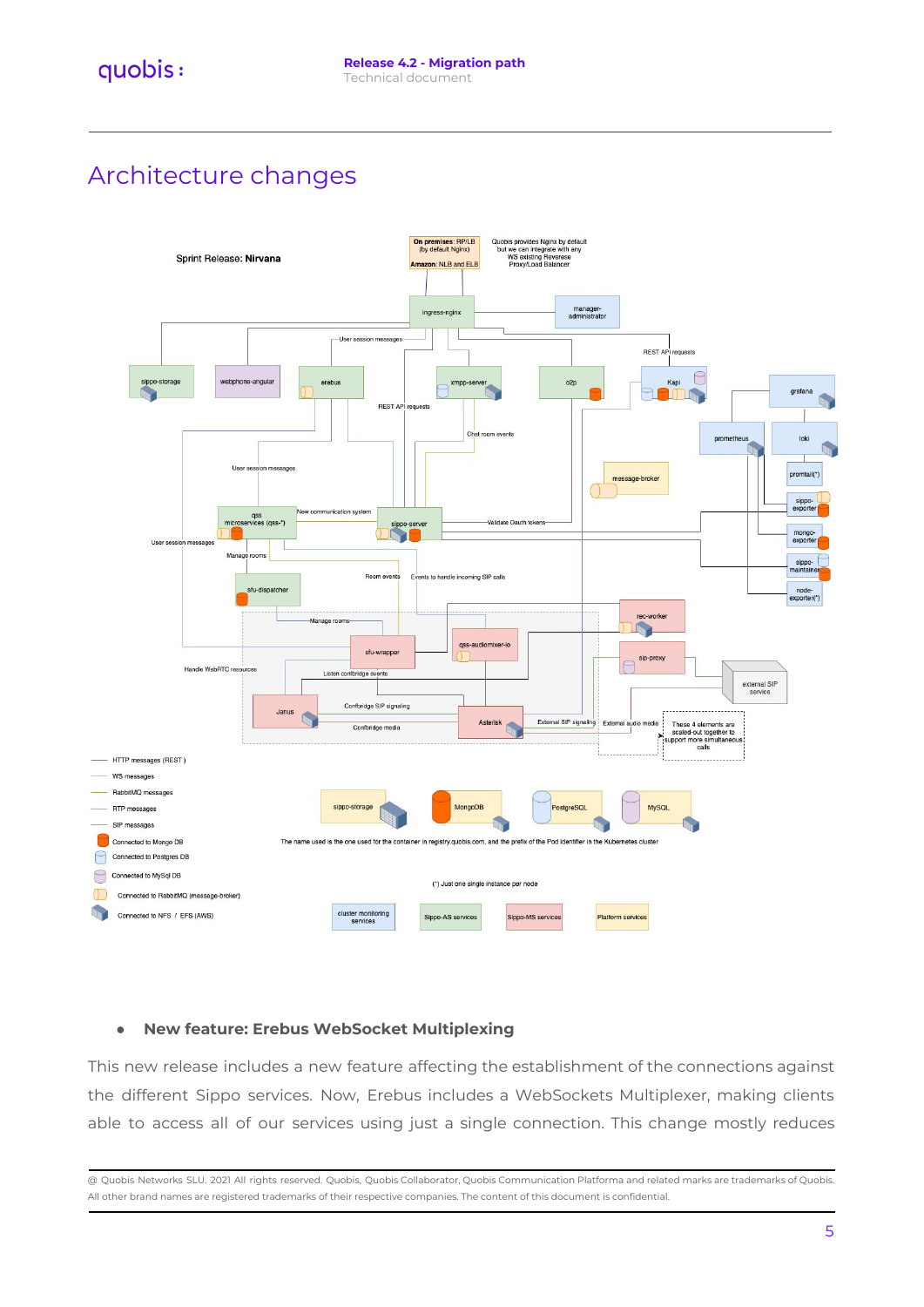connection establishment time, which can have a significant impact on call establishment times.

Here is a diagram representing how a pre-Hinds SippoJS will interact with the back-end v how a Hinds SippoJs will do:



# <span id="page-5-0"></span>Configuration changes

## <span id="page-5-1"></span>Erebus

#### <span id="page-5-2"></span>erebus

If you are updating or you just want to enable the Erebus WebSocket multiplexer, here is what you have to do:

1. Enable the WebSockets Proxy (a.k.a WebSocket Multiplexer in Erebus). You can do that by adding the following line to the Erebus config/default.toml.

```
[wsproxy]
port = 4000 # Replace 4000 with the port you prefer
```
2. Configure how the WebSockets Proxy will connect to the different services, also in Erebus config/default.toml.

```
# This enables WebSocket multiplexing
[wsproxy]
port = 4000 # Replace 4000 with the port you prefer
# This section configures the connection against the different services
#
# For finding out public URLs you can open a Webphone configured
```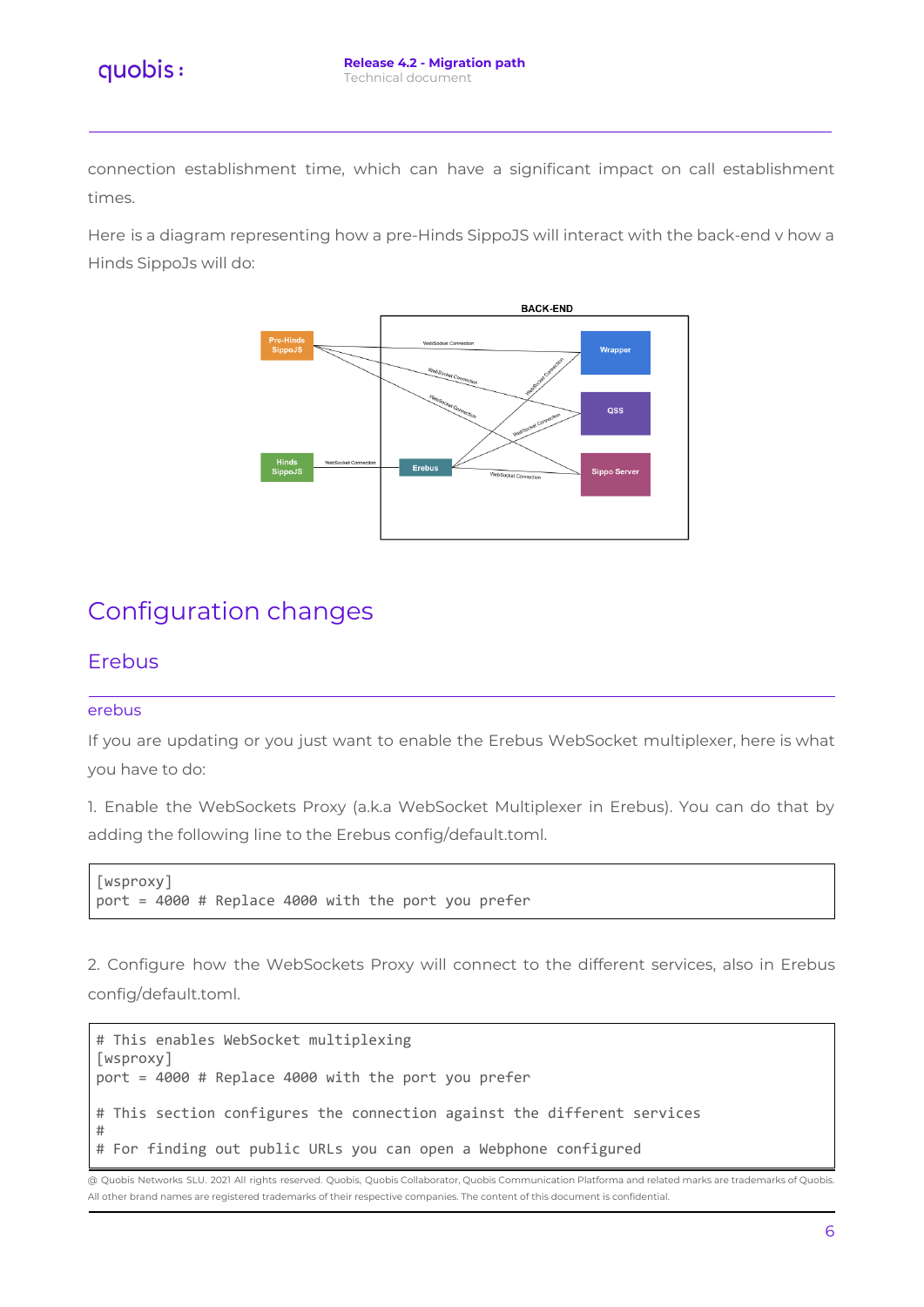```
# without multiplexing a see open connection
#
# BE CAREFUL SLASHES DO MATTER
# wss://web.sippo/qss/ and wss://web.sippo/qss are not the same
#
[wsproxy.servers.qss]
server = 'wss://web.sippo/qss/' # This is the public URL where the QSS is exposed
upstream = 'ws://qss-io-ws:8118' # This is the internal URL of the QSS inside the
cluster
[wsproxy.servers.wapi]
server = 'wss://web.sippo/wapi/' # Public Wac Websockets API (WAPI) URL
upstream = 'ws://localhost:3000' # Internal WAPI URL
[wsproxy.servers.wrapperwss]
server = 'wss://wrapper:9033/' # Public secure WebSockets Wrapper URL
upstream = 'ws://wrapper:9032' # Internal Wrapper URL
[wsproxy.servers.wrapperws]
server = 'ws://wrapper:9032/' # Public WebSockets Wrapper URL
upstream = 'ws://wrapper:9032' # Internal Wrapper URL
```
3. Add the WebSockets Proxy URL to the host-meta.json. Most of the time, this will require you to configure your ingress to expose the WebSockets Proxy to the public. You just have to add the section with rel: urn:quobis:sippo:ws-proxy changing the href to the public WebSockets Proxy URL.

```
{
      "links": [
             {
                    "rel": "urn:xmpp:alt-connections:websocket",
                    "href": "wss://web.sippo/xmpp-websocket"
             },
             {
                    "rel": "urn:quobis:xmpp:push",
                    "href": "https://web.sippo/_xpush"
             },
             {
                    "rel": "urn:quobis:fileupload:websocket",
                    "href": "wss://web.sippo/_fsws"
             },
             {
                    "rel": "urn:quobis:sippo:websocket",
                    "href": "wss://web.sippo/wapi/"
             },
             {
                    "rel": "urn:quobis:sippo:https",
                    "href": "https://web.sippo/sapi"
             },
             {
```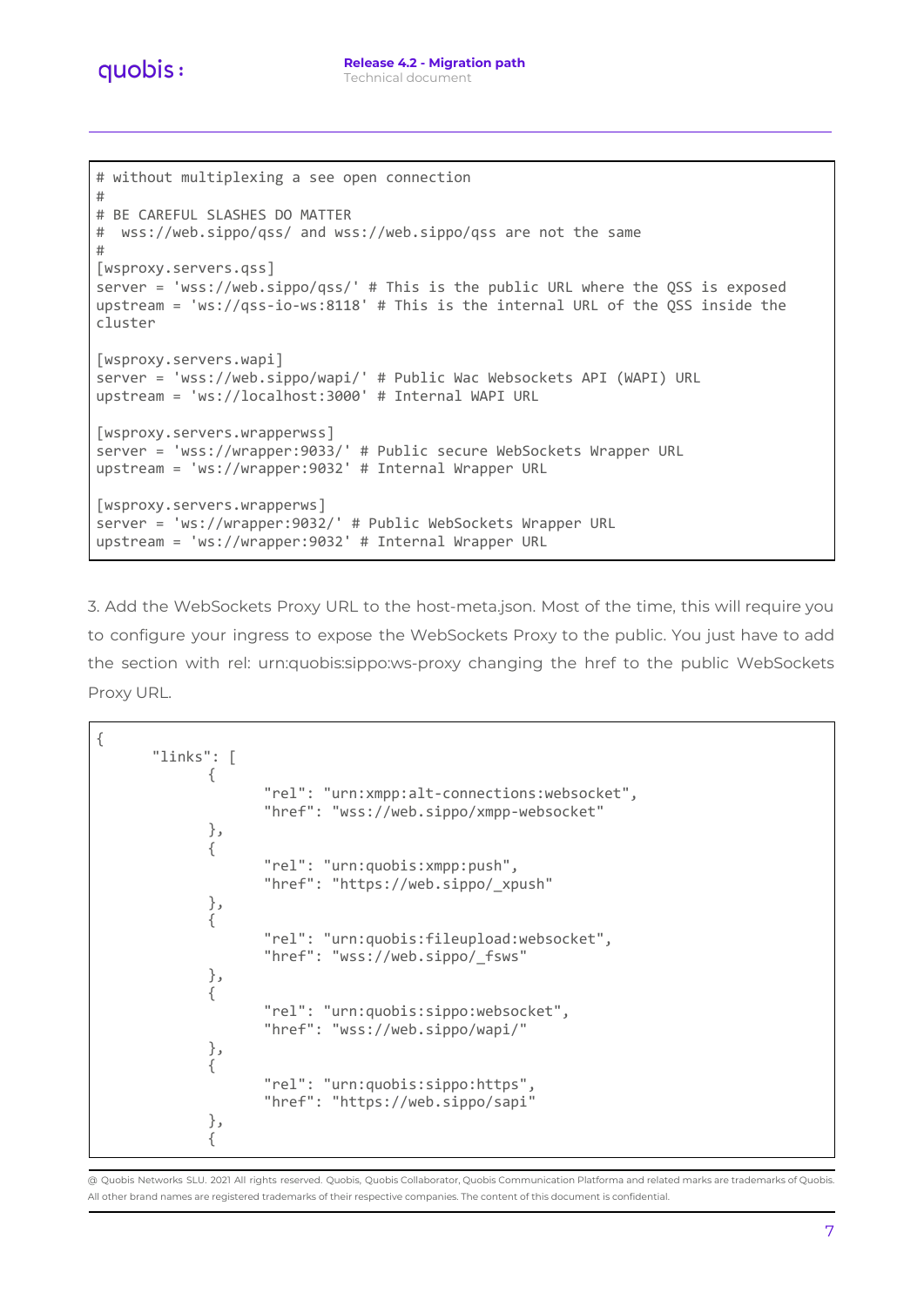quobis:

```
"rel": "urn:quobis:sippo:ws-proxy",
                    "href": "wss://web.sippo/ws/"
             }
      ]
}
```
## <span id="page-7-0"></span>OAuth2-proxy

#### <span id="page-7-1"></span>oauth2-proxy

All configuration parameters are now on config/default.js

Configure the ADFS provider in SippoServer to redirect to the O2P instead of the ADFS:

```
{
 id: "adfs",
  ...
 "authorization_endpoint": "https://your.domain.com/o2p/adfs/authorization",
 "authorization_endpoint_mobile": "https://your.domain.com/o2p/adfs/authorization",
  ...
}
```
- Configure the O2P to provide the ADFS resource (default.js):

```
http: {
  ...
  options: {
    ...
    adfs: {
       ....
        resource: 'https://web.sippo.es',
       ...
       authorizationEndpoint:
https://ad.contoso.com/adfs/oauth2/authorize?prompt=login',
       ...
    }
  }
}
```
(!) Note: the default config of O2P is missing the querystring ?prompt=login in authorizationEndpoint.

- Configure the OAUTH\_REDIRECT\_URI in webphone:

OAUTH\_REDIRECT\_URI: 'https://your.domain.com/webphone/o/adfs/callback',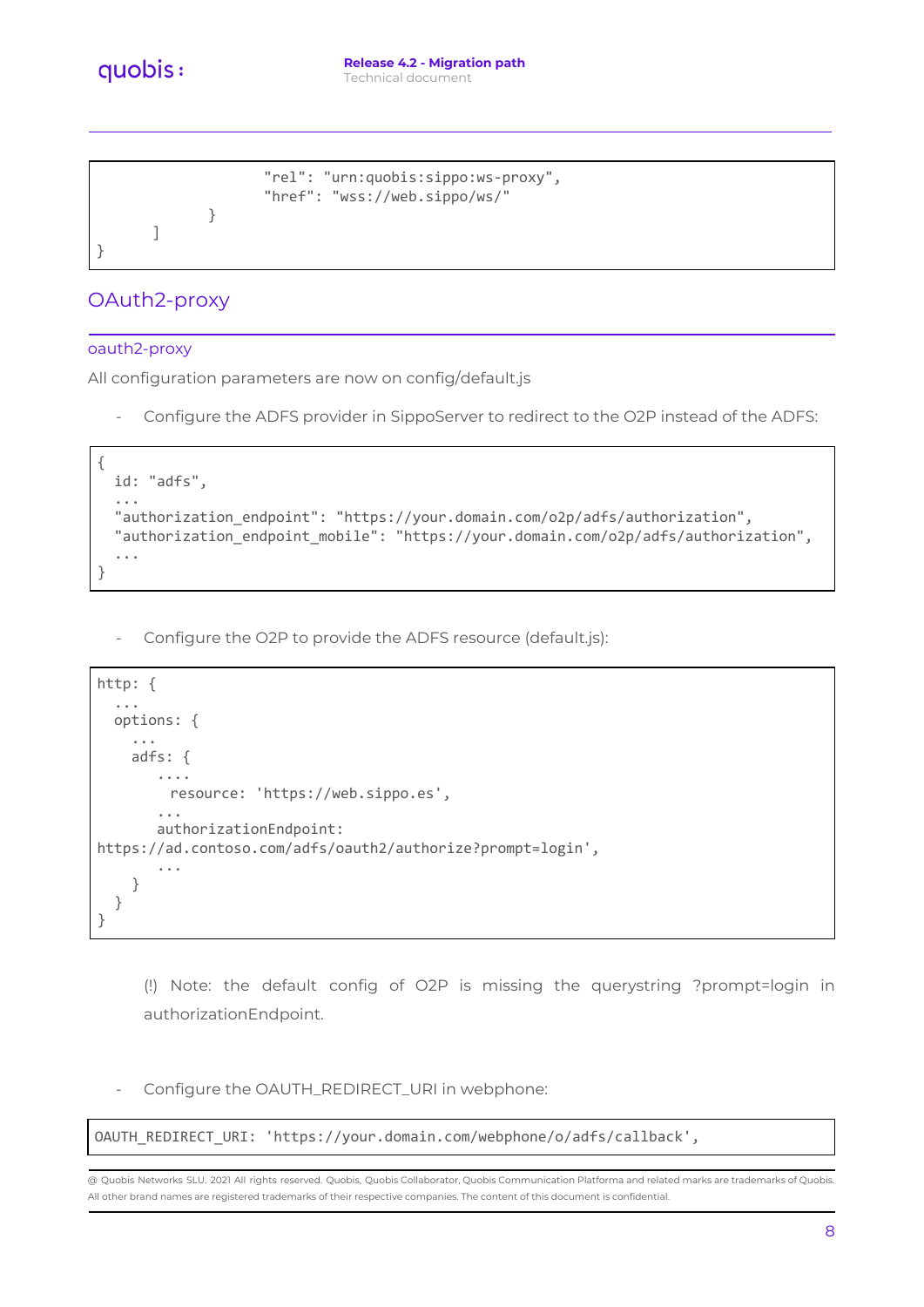(!) Important: ADFS and O2P should be synchronized (NTP conf)

#### <span id="page-8-0"></span>xmpp-server

#### <span id="page-8-1"></span>xmpp-server

A new module muc\_track\_occupantshas has been added to the prosody.cfg.lua

Xmpp server will use PostgresSQL for persistency and it has a new MUC occupant presence tracker plugin.

Storage has to be configured in prosody.cfg.lua to use PostgresSQL instead of the internal backend:

```
storage = "sql";
sq1 = \{driver = "PostgreSQL";
      database = "xmpp";
      host = "postgresql";
      port = "5432";
      username = "xmpp":password = "secret";
}
```
An example can be found [here](https://bitbucket.org/quobisdevteam/sippo-server/pull-requests/1132).

If you are upgrading an existing environment you need to migrate the stored data to the new PostGreSQL Database. There is a job migrator to perform this task, you can find the necessary information in [Prosody-migrator](https://quobis.atlassian.net/wiki/spaces/DEVOPS/pages/1759740222/Prosody-migrator)

Other useful information about PostGre: How to manage [postgreSQL](https://quobis.atlassian.net/wiki/spaces/DEVOPS/pages/1770979355/How+to+manage+postgreSQL)

Push notifications are sent via sippo-server. To do so, the push.cfg.lua file has to be updated to:

```
Component "push.sippo" "push_appserver" http_host = "push.sippo";
push_appserver_external_url = "http://wac:8000/sapi/xmpp/push"
push_notification_with_body = true -- send the message body to remote pubsub node
push_notification_with_sender = true -- send the message sender to remote pubsub node
modules enabled = {"rawdebug";
      "push_appserver_external";
};
modules_disabled = {
      "register";
```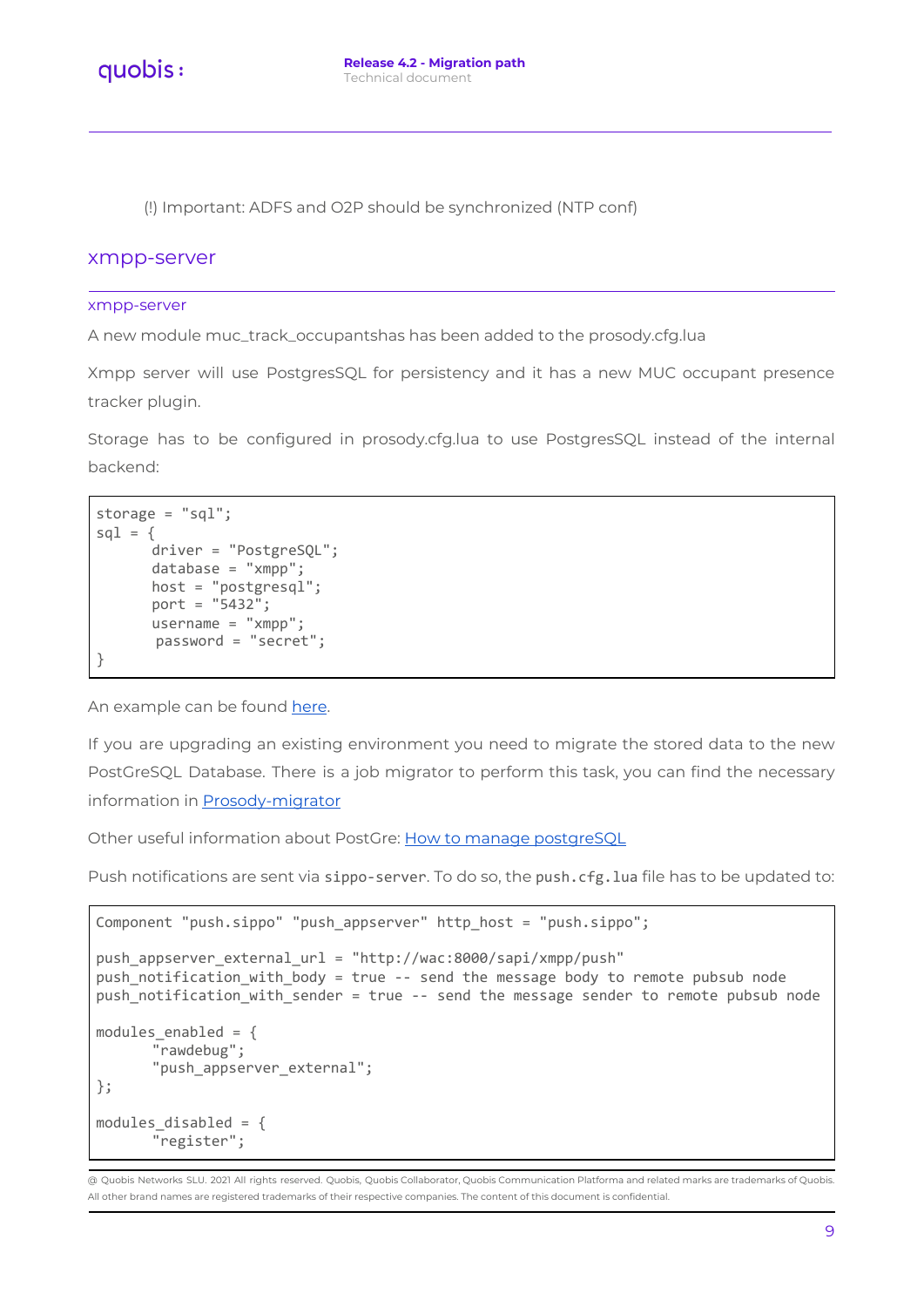};

Please adapt hostnames as needed (http\_host and push\_appserver\_external\_url).

## <span id="page-9-0"></span>**WAC**

#### <span id="page-9-1"></span>Sippo Server

Two new services are available: supportchat that enables users to request a chat with an agent, and agentstate that exposes the GET agentassign/ API endpoint.

Support Chat and Agent State services require the Agent Assigner. If any of these services are enabled, Agent Assigner MUST be enabled, otherwise the Sippo Server will NOT start

They can be enabled by inserting the following in the`wac.ini` configuration file:

```
Agent assigner (read the warning above)
[agentassigner]
; Service/SupportChat
;
; Provides all the support chat management features
;
[supportchat]
;
 Service/AgentState
;
 Provides support for agent state
;
[agentstate]
```
With the new version, the concept of AgentSkills has been introduced. This can be used for calling an agent with a particular skill (if we want to call a french speaker agent, for example) but it is also used now for knowing whether a user is an agent or not, causing the deprecation of the capability +c2cagent. Note that the use of the capability, despite beeing considered legacy, it is still available. In order to use the capability, we must set the legacyAgentResolution paramater in agentassigner.toml config file to true, by defautl is false. Note also that the use of the capability does not affect the use of skills for calling a skilled agent, as it only affects to know when a user is an agent.

User capability w3c-contacts-api stop working, now to see the phone contacts in Webphone should be used CONTACTS: LOCAL\_SOURCES configuration parameter.

<sup>@</sup> Quobis Networks SLU. 2021 All rights reserved. Quobis, Quobis Collaborator, Quobis Communication Platforma and related marks are trademarks of Quobis. All other brand names are registered trademarks of their respective companies. The content of this document is confidential.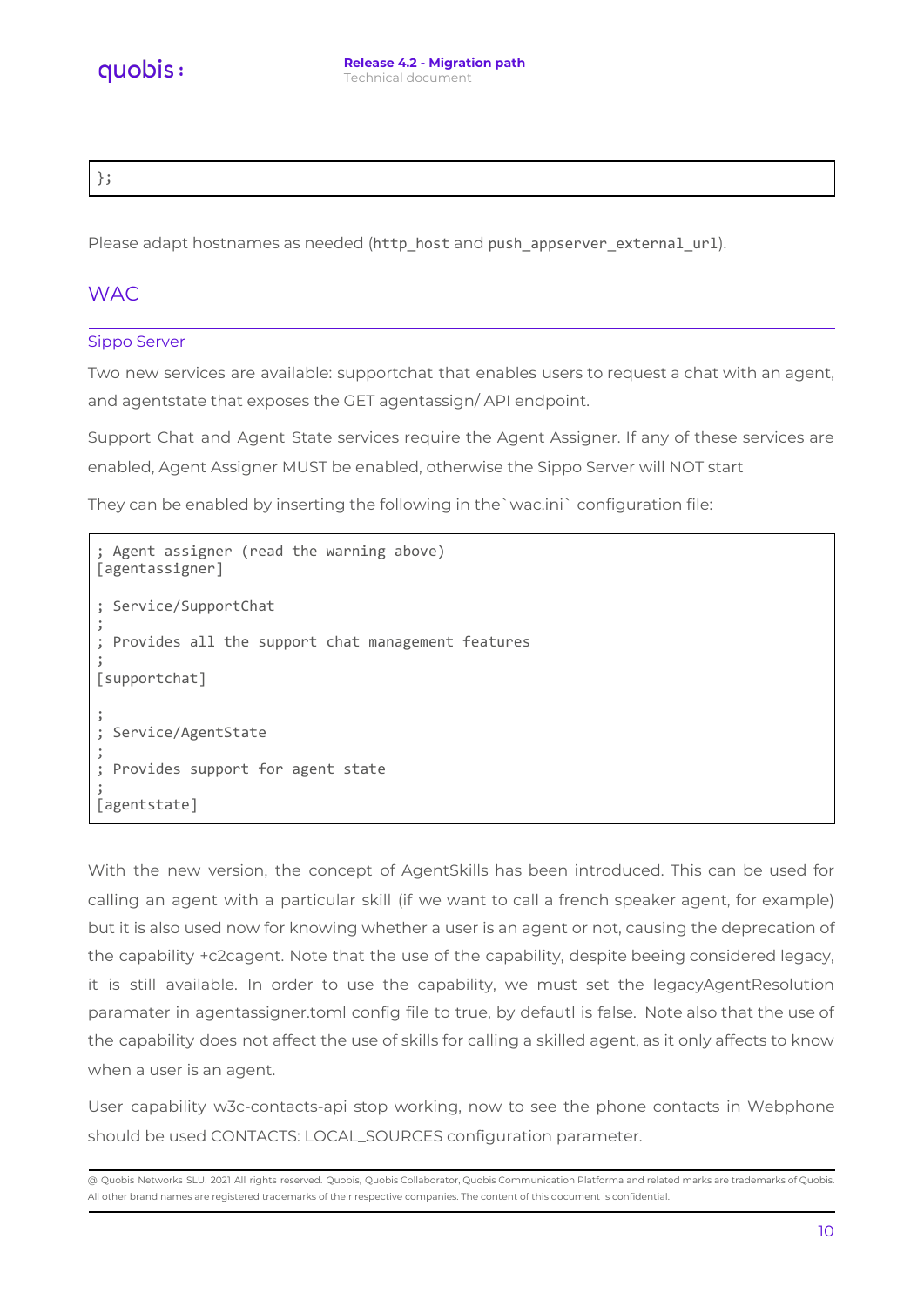

- New param strategy in config/agentassigner.toml that allows to choose between linear or random agent assignation
- Note: legacyAgentResolution must be set to false due to incompatibility with new agentAssigner service.
- Note: [supportchat] must be commented
- **Meetings**

Meetings URI prefix is now configurable, previously all meetings had the URL https://my-sippo-server.domain/wac-meeting:meetingId, with this new change the wac-meeting part in the URL is configurable.

For example a config like this in wac.ini will create meeting URLs with the following format: https://meetings.wac/m/meetingId

```
[meetings]
linkHost = https://meetings.wac/
inviteMechanisms[] = email
inviteMechanisms[] = sms
linkFormat = unique ; or user
meetingsUri = m/
UserContacts
```
#### UserContacts

UserContacts is a new CRUD service for user contacts. In order to deploy the service, it is necessary to add a line to the wac.ini configuration file, as with any other service, as follow:

[usercontacts]

#### **PushNotifications**

The apn\_topic parameter no longer has to include the .voip suffix. The service will automatically append it whenever call pushes are sent (and won't do so for chat pushes, respectively).

UserGroups can now be obtained using the AddressBooks endpoint. To enable this functionality add aggregateGroupContacts to the addressbooks section in the wac.ini:

[addressbooks]

<sup>@</sup> Quobis Networks SLU. 2021 All rights reserved. Quobis, Quobis Collaborator, Quobis Communication Platforma and related marks are trademarks of Quobis. All other brand names are registered trademarks of their respective companies. The content of this document is confidential.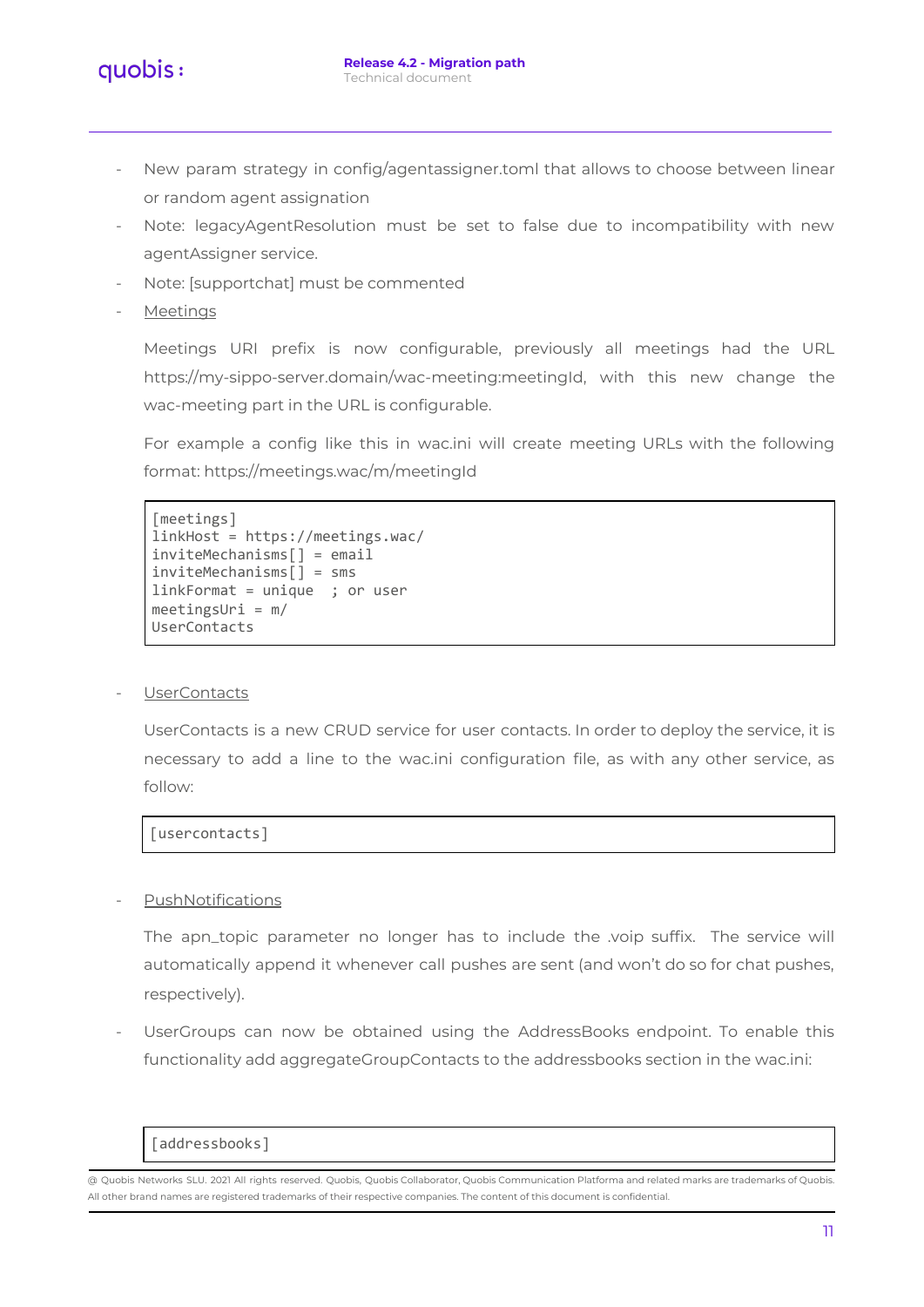aggregateDomainUsers = true aggregateUserContacts = true aggregateUserPhonebooks = true aggregateStaticContacts = true aggregateGroupContacts = true

Note: it's important to apply the correct contacts configuration for the client to avoid possible contact visualization problems.

- Backend checks fileUpload service has been added. Service configuration on wac.ini should be updated.
	- Source IP, allowed extensions, file size and filename size could be limited.
	- If not configuration options provided by default, protection is applied:
		- extensions as published on public documentation, 40 characters max and 40MB as max file size.

[fileupload] ; address = 0.0.0.0 allowedExtensions[] = image/jpeg allowedExtensions[] = image/png allowedExtensions[] = video/mp4 allowedExtensions[] = audio/mp4 allowedExtensions[] = text/plain maxFileSize = 4194304 maxFilenameLength = 40

- Now meetings remindBefore parameter will be used for creating meeting alarms.
- The templates for the email that a meeting owner will receive, must be added in a folder called owner inside the folder for particular language. For instance, if the templates are under config/meetings/tpl/email/[LANG]/TEMPLATE\_FILES, the templates for the meeting owner must be at config/meetings/tpl/email/[LANG]/owner/TEMPLATE\_FILES
- Add service [pushnotificationsinfo] to properly build push notification data in QSS
- Removal of devices contact backend
- Add alerts service if desired to wac.ini as the others services.
- Password policy is now configurable by using several parameters. This can be configured at config/passwordpolicies.json
	- The rules that can be defined must be of the following types:
		- must, password must be compliant with every rule in the rules array

<sup>@</sup> Quobis Networks SLU. 2021 All rights reserved. Quobis, Quobis Collaborator, Quobis Communication Platforma and related marks are trademarks of Quobis. All other brand names are registered trademarks of their respective companies. The content of this document is confidential.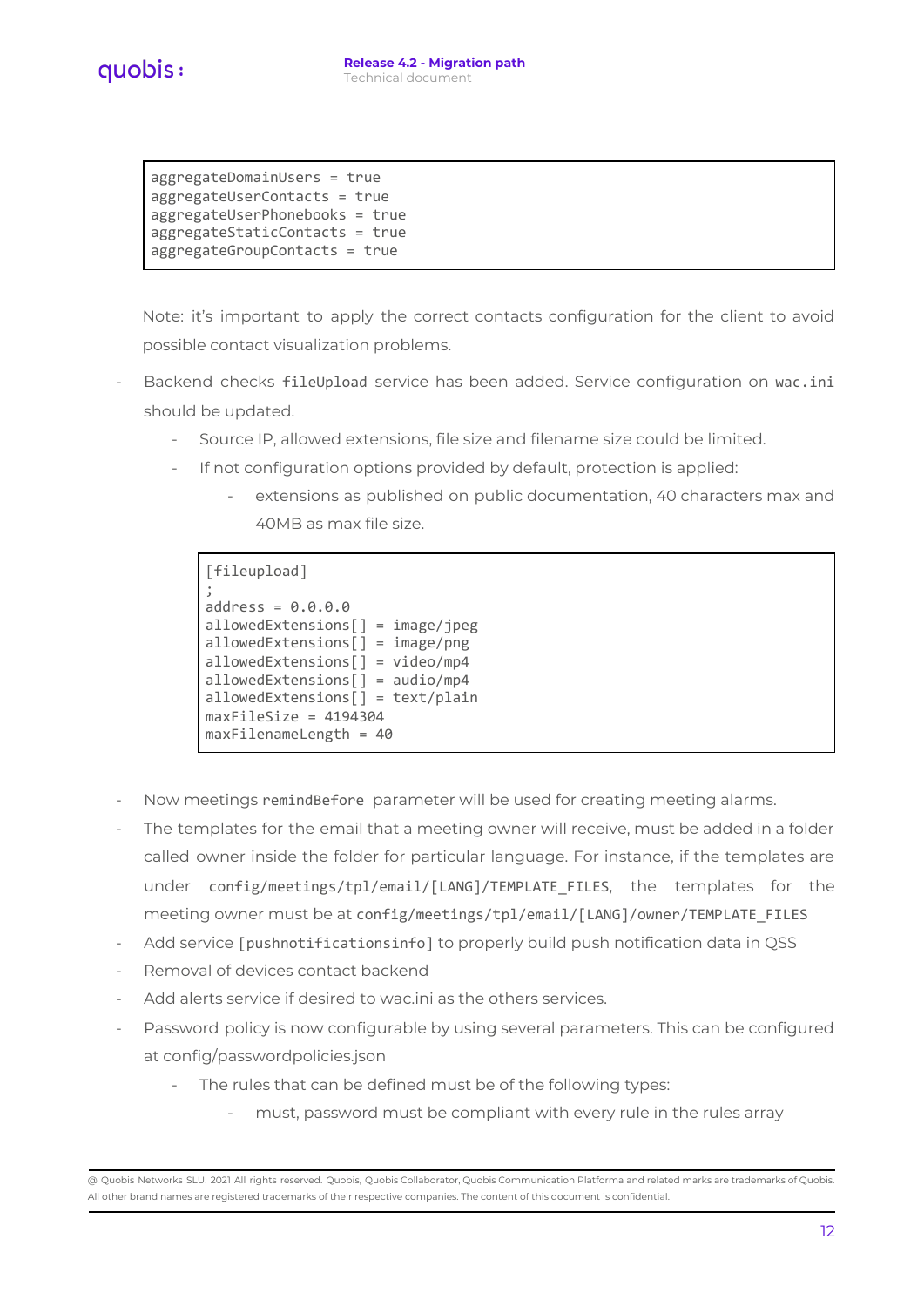

- some, password must be compliant with at least count rules in the rules array. (a some with count = rules.length is a must, a some with count = 0 is a true)
- When more than one rule is defined the password MUST be compliant with all of them.
- The rules can be of the following type:
	- digits, the password must contain at least the specified number of digits (when null defaults to 1)
	- letters, the password must contain at least the specified number of letters (when null defaults to 1)
	- lowercase, the password must contain at least the specified number of lowercase letters (when null defaults to 1)
	- uppercase, the password must contain at least the specified number of lowercase letters (when null defaults to 1)
	- symbols, the password must contain at least the specified number of symbols (when null defaults to 1)
	- spaces, the password must contain at least the specified number of spaces (when null defaults to 1)
	- min, the password must contain at least that amount of characters (not nullable)
	- max, the password must contain at most that amount of characters (not nullable)
	- oneOf, the passwords must be one of the passwords in the list (not nullable)
	- The rules: digits, letters, lowercase, uppercase, symbols and spaces can be inverted by putting them in a { not: rule } object. i.e: if we want no digits in the password: { not: { digits: null } }
- Password policy configuration example: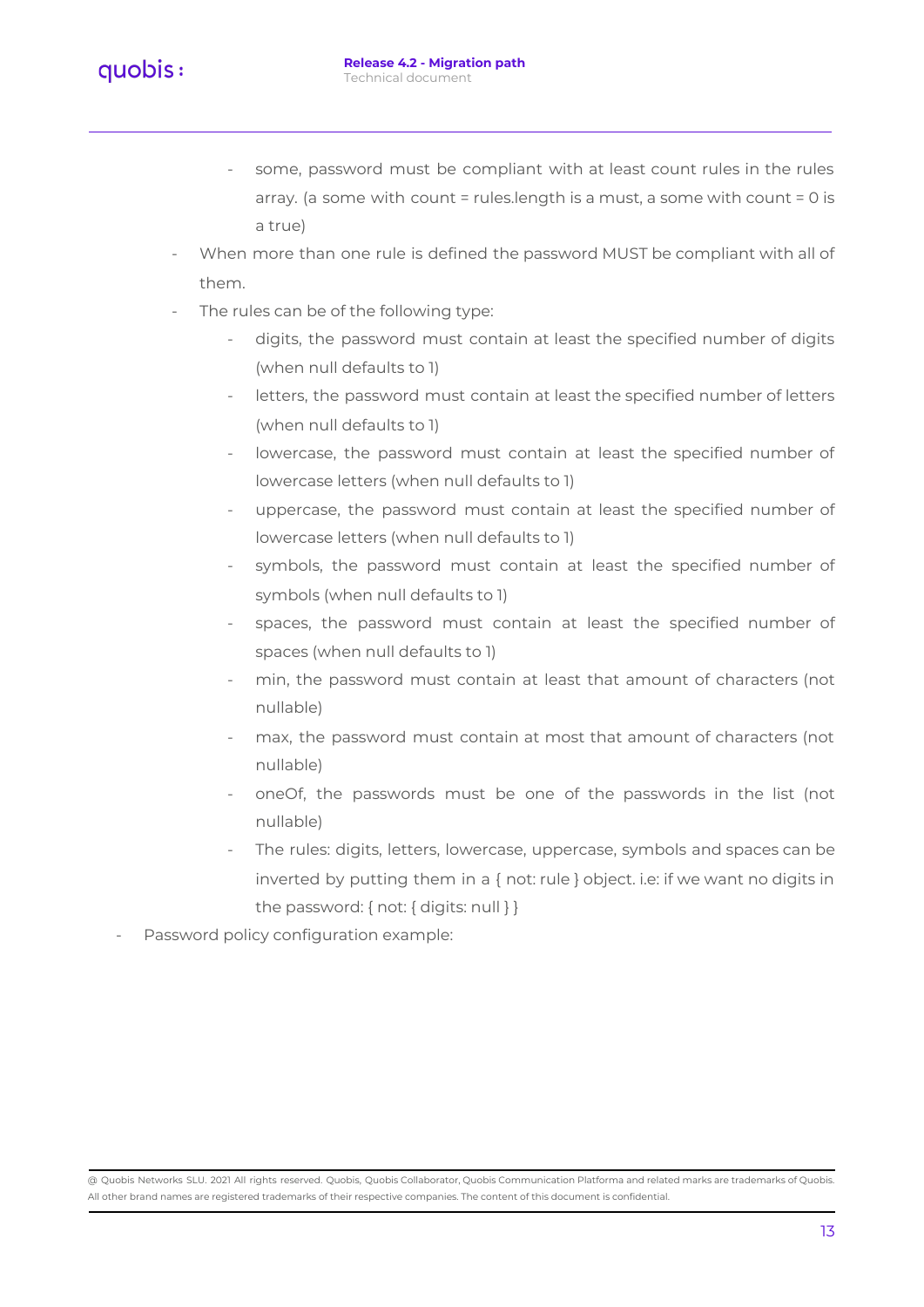```
{
       "passwordPolicies": [
             {
                    "type": "must",
                    "rules": [{"not": {"spaces": null}}, {"min": 9}, {"max":
100}]
             },
              {
                    "type": "some",
                    "count": 3,
                    "rules": [
                           {"digits": 1},
                            {"lowercase": 1},
                           {"uppercase": 1},
                           {"symbols": 1}
                    ]
             }
      ]
}
```
# <span id="page-13-0"></span>COLLABORATOR-WEB

#### <span id="page-13-1"></span>WEBPHONE

- Deprecation of the following CONF parameters:

```
CONFERENCE_LOG = {
        DATE GROUPS: true,
        DATE_GROUP_FORMAT: 'dd/MM/yyyy',
        DURATION_FORMAT: 'mm:ss',
        SHOW_TODAY: (true as boolean | string),
        SHOW_YESTERDAY: (true as boolean | string),
    };
```
- New CONF parameters:

/\*\* \* Object that allows to change the date and duration format \* \* - DATE[string]: date format for example 'dd/MM/yyyy' \* - DURATION\_FORMAT[string]: duration format for example 'mm:ss'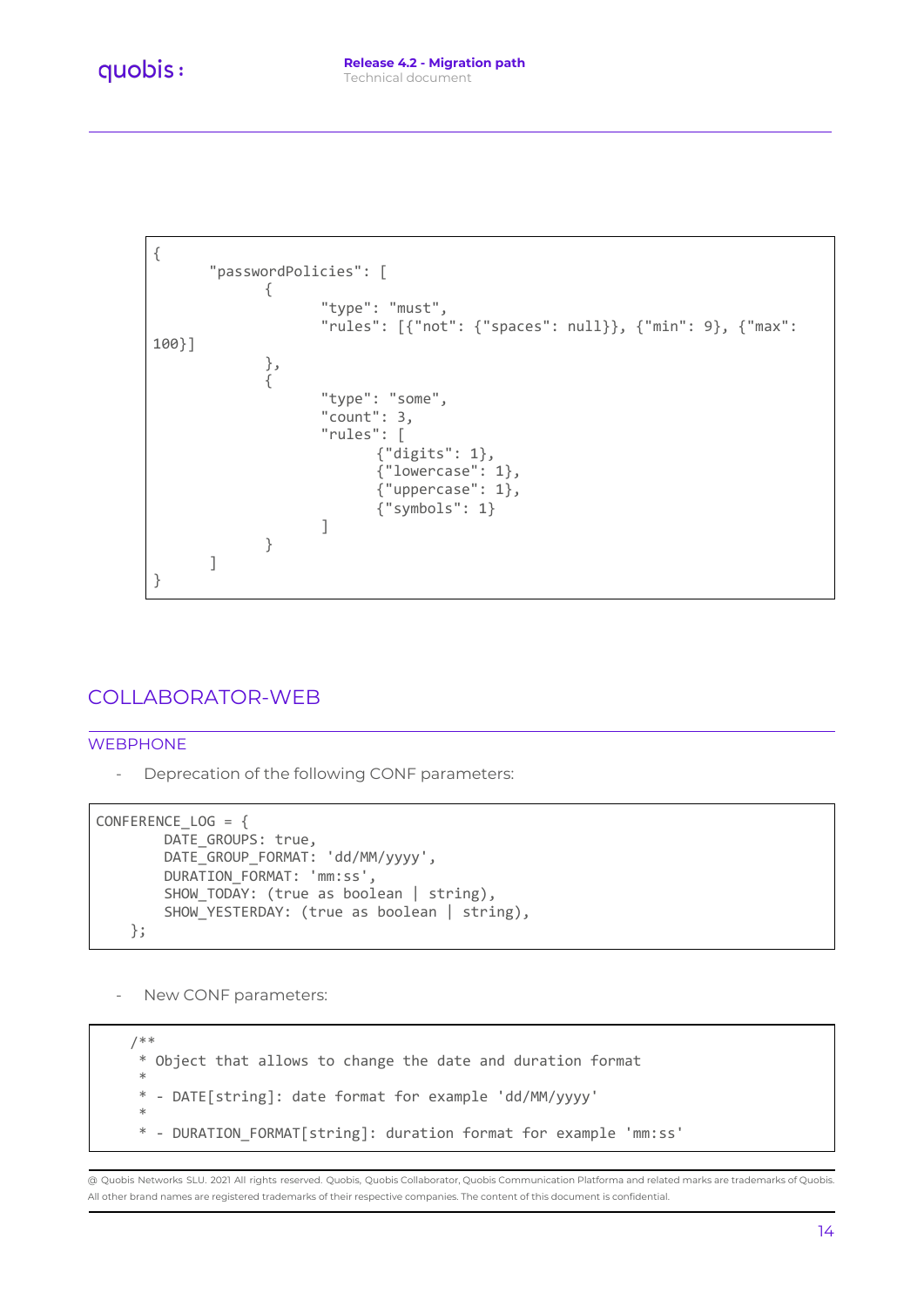```
*/
DATE = \{DATE_FORMAT: 'dd/MM/yyyy',
    DURATION_FORMAT: 'mm:ss',
};
```
- The OAUTH\_REDIRECT\_URI and OAUTH\_INTERCEPT\_URI parameters are not needed now in the CONF.js file. All configuration files of the project are going to be updated in this release.
- Updated how to customize the new webphone color palette with Jenkins. -> [https://quobis.atlassian.net/wiki/spaces/DevTeam/pages/2015559682/How+to+customize](https://quobis.atlassian.net/wiki/spaces/DevTeam/pages/2015559682/How+to+customize+Webphone+colors+from+jenkins) [+Webphone+colors+from+jenkins](https://quobis.atlassian.net/wiki/spaces/DevTeam/pages/2015559682/How+to+customize+Webphone+colors+from+jenkins)
- Include the following parameter in CONF.js file: MEETINGS\_PATH: 'm'

MEETINGS\_PATH: 'm',

## <span id="page-14-0"></span>**DISPATCHER**

#### <span id="page-14-1"></span>SFU-DISPATCHER

- Two new parameters added in quobis-dispatcher-config.js:
	- secret: used to generate dynamic turn credentials, this secret should be the same configured in coturn. If the secret is not specified, the old system will be used.
	- expirationHours: specify the valid time for credentials.
- Now config will be placed in /opt/sippo/dispatcher/lib/quobis-dispatcher-config.js

# <span id="page-14-2"></span>QSS

#### <span id="page-14-3"></span>**QSS**

- The enforceRecording param has been removed
- Public rooms now have an specific URL schema defined by quickConference service.
- Public rooms allow our users to quickly create conference rooms for non scheduled casual talks. Meetings on the other hand are scheduled pre-created events that have a start and finish dates. In this release, these concepts diverge, now the "Quick Conference" service allows to customize endpoint for public rooms.
- If you want to enable the Quick Conference service (you should, otherwise your deployment will lose functionality) you must start the Quick Conference service in the

<sup>@</sup> Quobis Networks SLU. 2021 All rights reserved. Quobis, Quobis Collaborator, Quobis Communication Platforma and related marks are trademarks of Quobis. All other brand names are registered trademarks of their respective companies. The content of this document is confidential.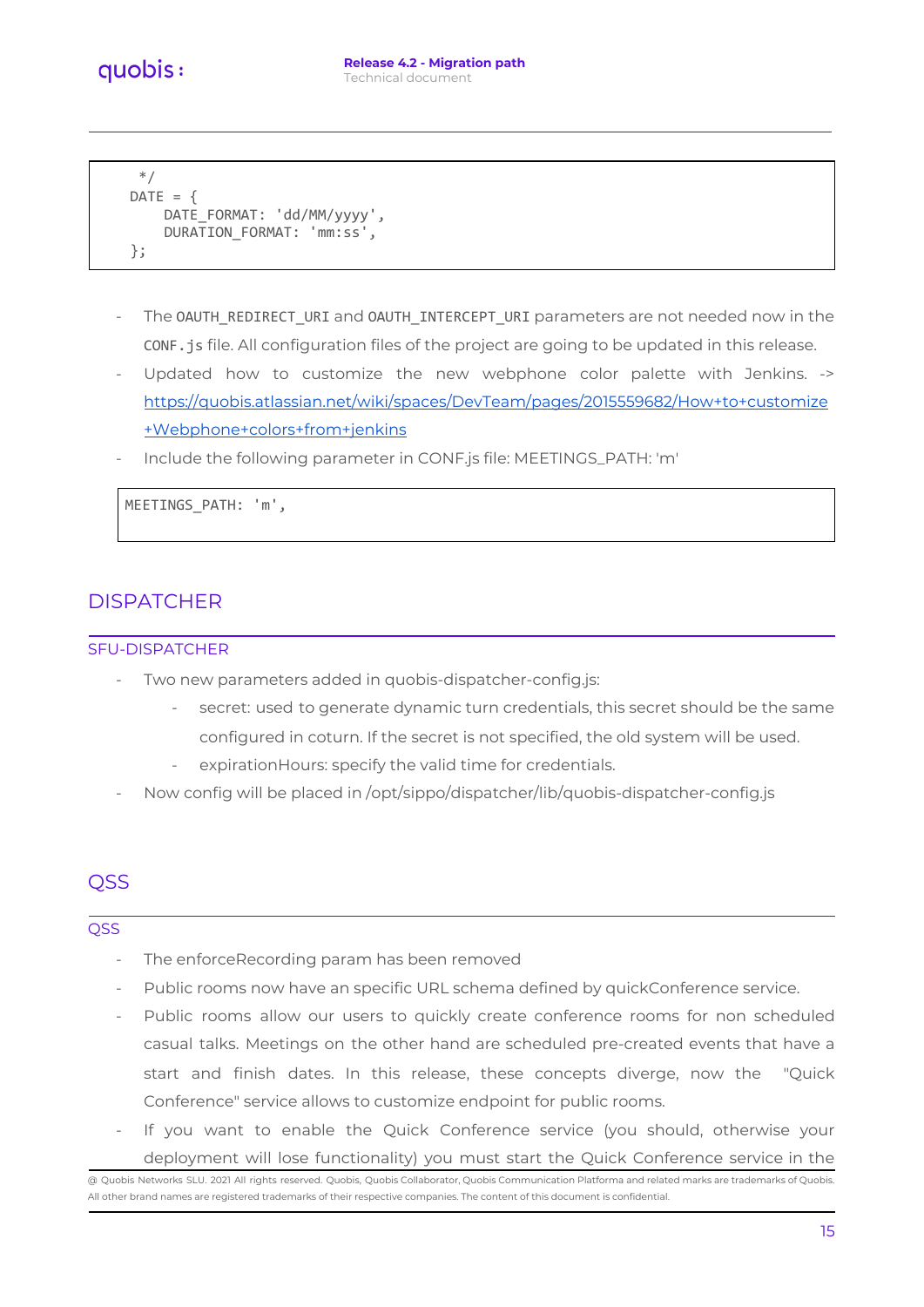QSS and configure the Quick Conference URL in the QSS config. The service can be launched like any other QSS service, it is called quickConference. The following lines should be added to the QSS config:

```
"quickConference": {
      "uriRegex": "^wac-conf:[\\d\\w]{3,}$"
},
```
- A new Calls service must be deployed. It can be launched like any other QSS service. The service name is calls.
- Change audiomixer hostname in audiomixerio-config-sfu1.json file, audiomixer-sfu1-0 instead of hn-am-sfu1:

```
{
  "service": {
    ...
    "audiomixersio": {
      "asterisk": {
        ...
"mixers":["audiomixer-sfu1-0.audiomixer-sfu1.default.svc.cluster.local:5038"]
      }
    },
  ...
  }
}
```
Change additional audiomixerio-config-sfu2.json file too if it exists.

## <span id="page-15-0"></span>**WRAPPER**

#### <span id="page-15-1"></span>JANUS-WRAPPER

A new config parameter recordingType has been added at quobis-janus-config.js under config.janus. This parameter allows to make recordings of only video (recordingType: video), only audio (recordingType: audio) or both (recordingType: all , default one) and to disable the recording (recordingType: none).

Change audiomixer hostname format from hn-am-sfu1 to audiomixer-sfu1-0 in quobis-janus-config-sfu1.js: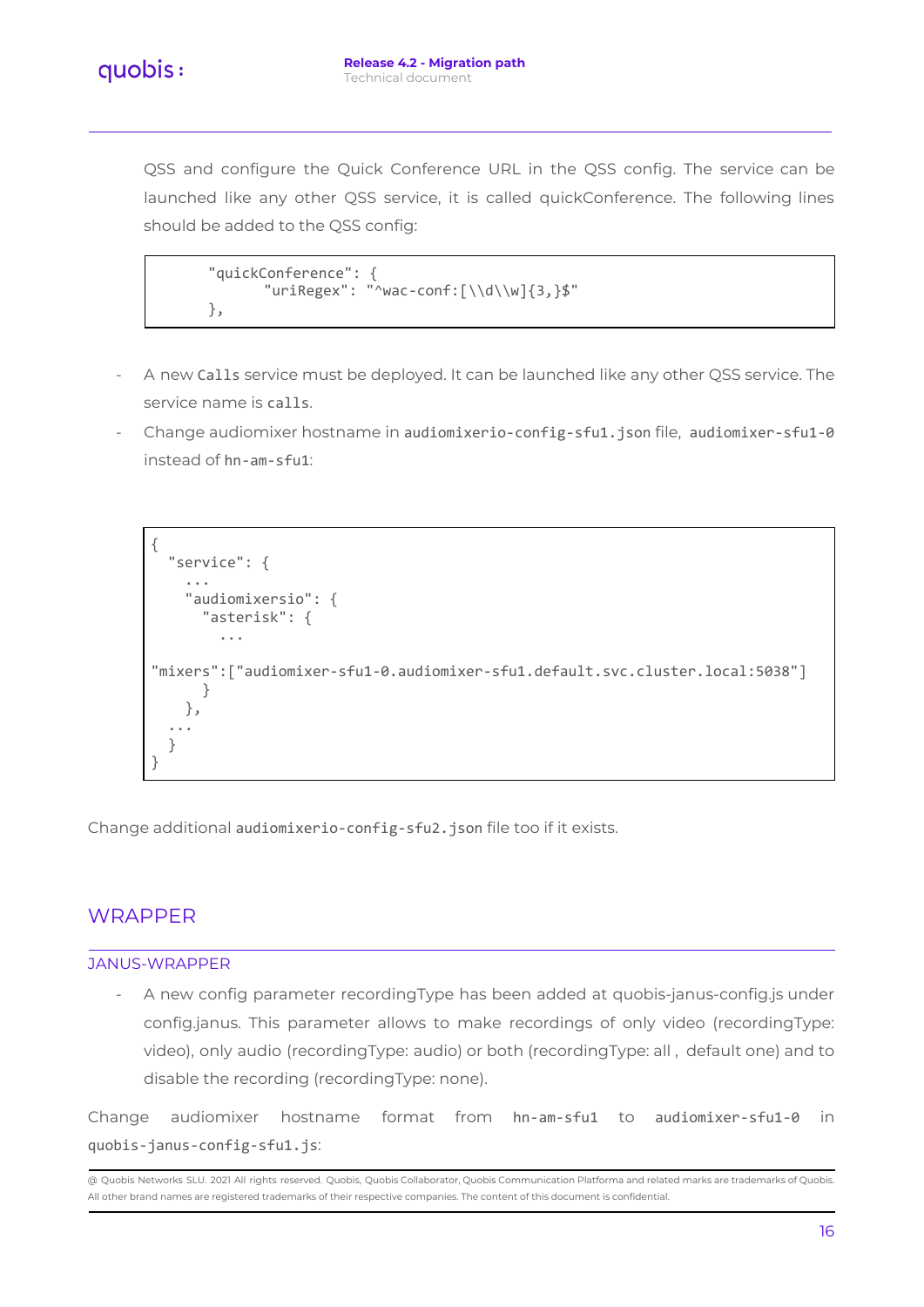```
config.asterisk = {
        sip: "audiomixer-sfu1-0.audiomixer-sfu1.default.svc.cluster.local:5080",
        ...
        ami: {
                ip: "audiomixer-sfu1-0.audiomixer-sfu1.default.svc.cluster.local",
                ...
        }
};
```
Change additional quobis-janus-config-sfu2.js file too if it exists.

### <span id="page-16-0"></span>Audiomixer

#### <span id="page-16-1"></span>Asterisk

SIP on hold

Add the next context to extensions.conf file:

```
[hold]
exten => _X.,1,NoOp("Call on hold context, go to Stasis application")
same => n,Set(PJSIP_MOH_PASSTHROUGH()=yes)
same => n,Stasis(call-on-hold)
same => n,NoOp("Return from Stasis application")
```
Add the next load module actions to modules.conf file:

```
load = app_stasis.so
load = res_stasis.so
load = res_stasis_answer.so
load = res_stasis_recording.so
load = res_stasis_playback.so
load = res_stasis_snoop.so
load = res_http_websocket.so
load = res_ari.so
load = res_ari_model.so
load = res_ari_channels.so
load = res_ari_applications.so
load = res_ari_events.so
```
Change sfu and sip-proxy hostname format from hn-<name> to <name>-0 in pjsip-audiomixer-sfu1.conf as follows: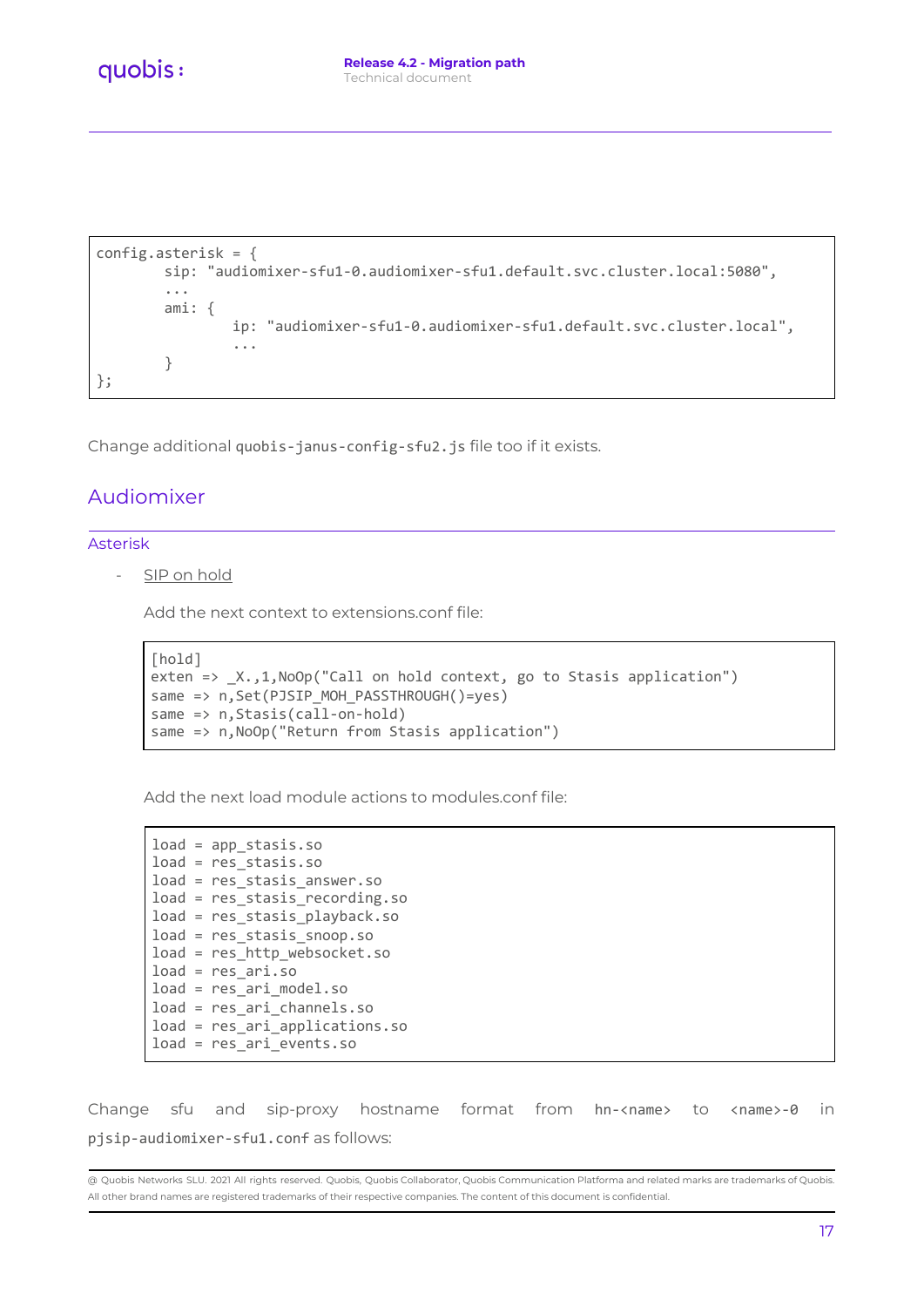```
[janus-identify]
...
match=sfu1-0.sfu1.default.svc.cluster.local
[kamailio]
...
contact=sip:sip-proxy-1-0.sip-proxy-1.default.svc.cluster.local
```
Change pjsip-audiomixer-sfu2.conf file too if it exists.

- Include file http.conf in the directory kubernetes/audiomixer/configmaps/ when you need to include the media server inside the cluster.

### <span id="page-17-0"></span>KAPI

#### <span id="page-17-1"></span>KAPI

SIP on hold

In order to activate the "SIP on hold" feature you need to activate and manage in the kapi deployment the next params:

```
- name: EXTENDED ONHOLD
 value: "false"
- name: SECONDS_TO_BYE
 value: "3"
```
If EXTENDED\_ONHOLD is true a BYE will be sent after SECONDS\_TO\_BYE seconds when you invoke /sapi/kmanage/siponhold endpoint.

KAPI documentation

**Nginx ingress -** Add the next routing to the ingress in order to serve the documentation URL of the KAPI in your deployment. You need to add a new file kapi.yml, change the <serverURL> to the correct one in your deployment and activate from ansible the variable enableKapiui:

```
apiVersion: extensions/v1beta1
kind: Ingress
metadata:
  name: kapi
```
<sup>@</sup> Quobis Networks SLU. 2021 All rights reserved. Quobis, Quobis Collaborator, Quobis Communication Platforma and related marks are trademarks of Quobis. All other brand names are registered trademarks of their respective companies. The content of this document is confidential.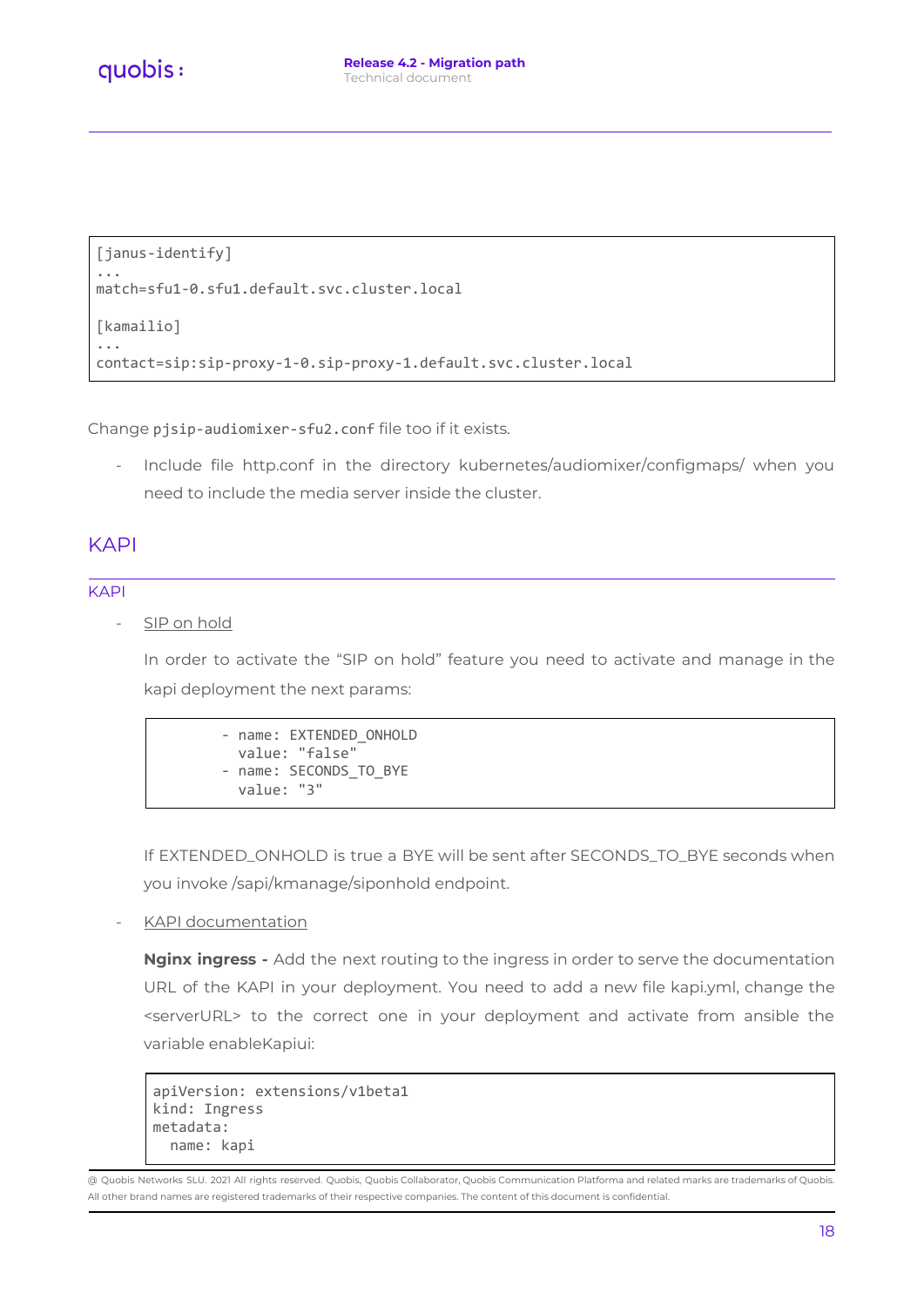```
namespace: default
  annotations:
    kubernetes.io/ingress.class: nginx
    nginx.ingress.kubernetes.io/enable-cors: "true"
    nginx.ingress.kubernetes.io/cors-allow-methods: "PUT, GET, POST, OPTIONS,
DELETE"
    nginx.ingress.kubernetes.io/cors-allow-headers: "Content-Type,
Authorization, Content-Length, X-Requested-With"
    nginx.ingress.kubernetes.io/cors-max-age: "86400"
    nginx.ingress.kubernetes.io/cors-allow-credentials: "true"
    nginx.ingress.kubernetes.io/configuration-snippet: |
      more set headers "Pragma: no-cache";
      more set headers "Cache-Control: no-cache, no-store";
      more set headers "X-XSS-Protection: 1, mode=block";
     more set headers "X-Frame-Options: SAMEORIGIN";
      more set headers "X-Content-Type-Options: nosniff";
    nginx.ingress.kubernetes.io/cors-allow-origin: "https://<serverURL>"
    nginx.ingress.kubernetes.io/rewrite-target: /$1
spec:
  rules:
  - host: <serverURL>
    http:
     paths:
      - path: /sapi/kmanage/ui/(.*)
        backend:
          serviceName: kapi
          servicePort: ui
```
Modify sapi.yml adding the next lines:

- path: /sapi/kmanage backend: serviceName: kapi servicePort: insecure

## <span id="page-18-0"></span>SIP-proxy

#### <span id="page-18-1"></span>Kamailio

Change sip-proxy hostname format from hn-sip-proxy-1 to sip-proxy-1-0 and audiomixer-sfu1-0 instead of hn-am-sfu1, in kamailio-sip-proxy-1.conf:

```
route[MANIPTOASTERISK] {
                ...
#!ifdef WITH_REGISTRATION
                ...
                $rd = "audiomixer-sfu1-0.audiomixer-sfu1.default.svc.cluster.local";
                ...
```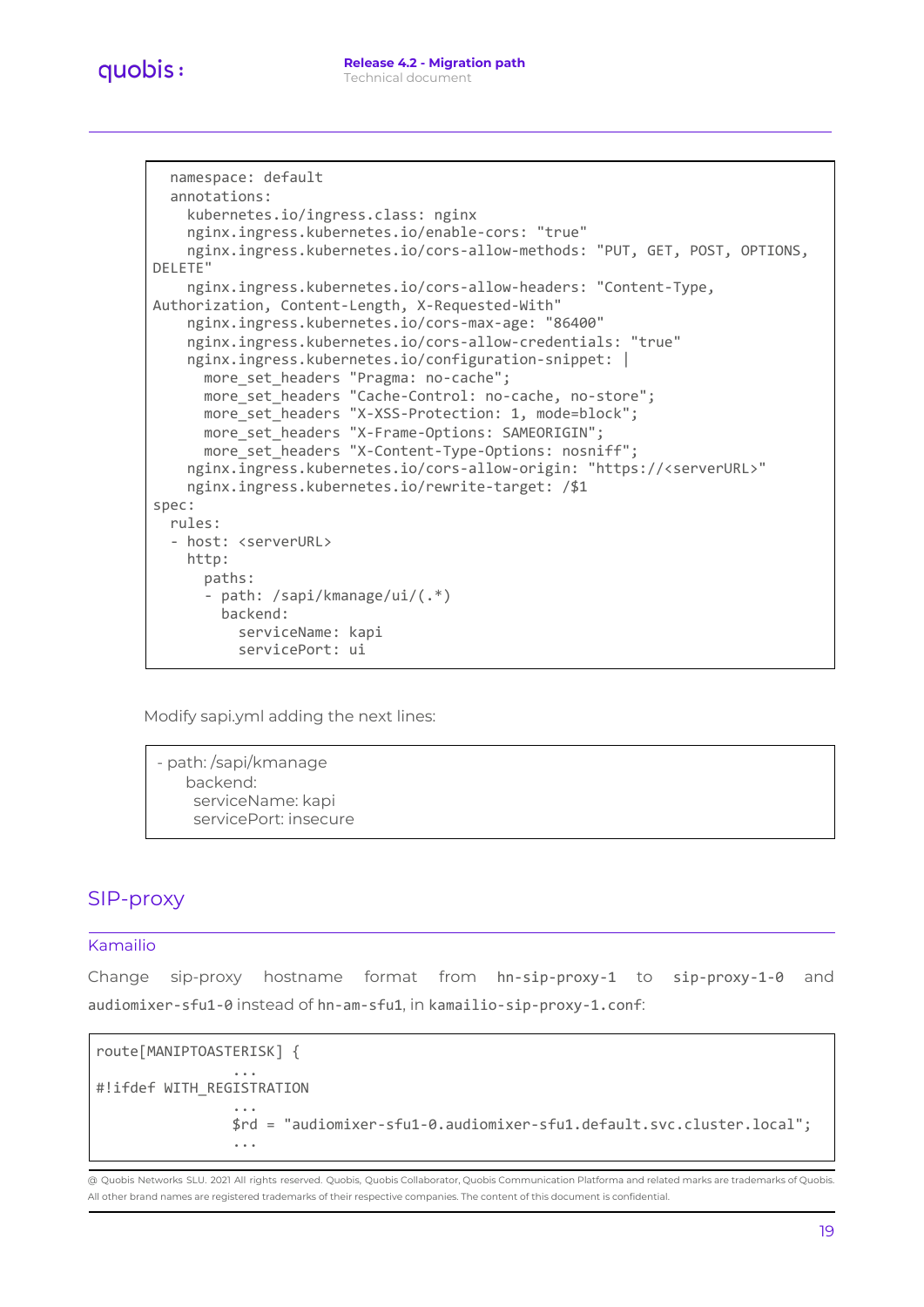```
quobis:
```

```
#!endif
```

```
...
}
route[FROMASTERISK] {
                ...
                record route preset("10.1.21.44:5060;r2=on",
"sip-proxy-1-0.sip-proxy-1.default.svc.cluster.local:5060;r2=on");
                ...
}
route[TOASTERISK] {
                ...
record_route_preset("sip-proxy-1-0.sip-proxy-1.default.svc.cluster.local:5060;r2=on",
"10.1.21.44:5060;r2=on");
                ...
}
```
Change kamailio-sip-proxy-2.conf file too if it exists.

To use sipAuthentication feature, include the following changes in the kamailio.cfg file, the indicated numbers are using the kamailio.cfg.j2 template of the previous version as reference.

Enable the directives, line 4:

```
#!define WITH_AUTHENTICATION
#!define WITH_DIALOG
#!define WITH_SQLOPS
```
Load the modules, line 336:

```
#!ifdef WITH_DIALOG
loadmodule "dialog.so"
#!endif
#!ifdef WITH_SQLOPS
loadmodule "sqlops.so"
```
#!endif

```
Set module parameters, line 521:
```

```
#!ifdef WITH_DIALOG
#!ifdef WITH AUTHENTICATION
modparam("dialog", "track_cseq_updates", 1)
```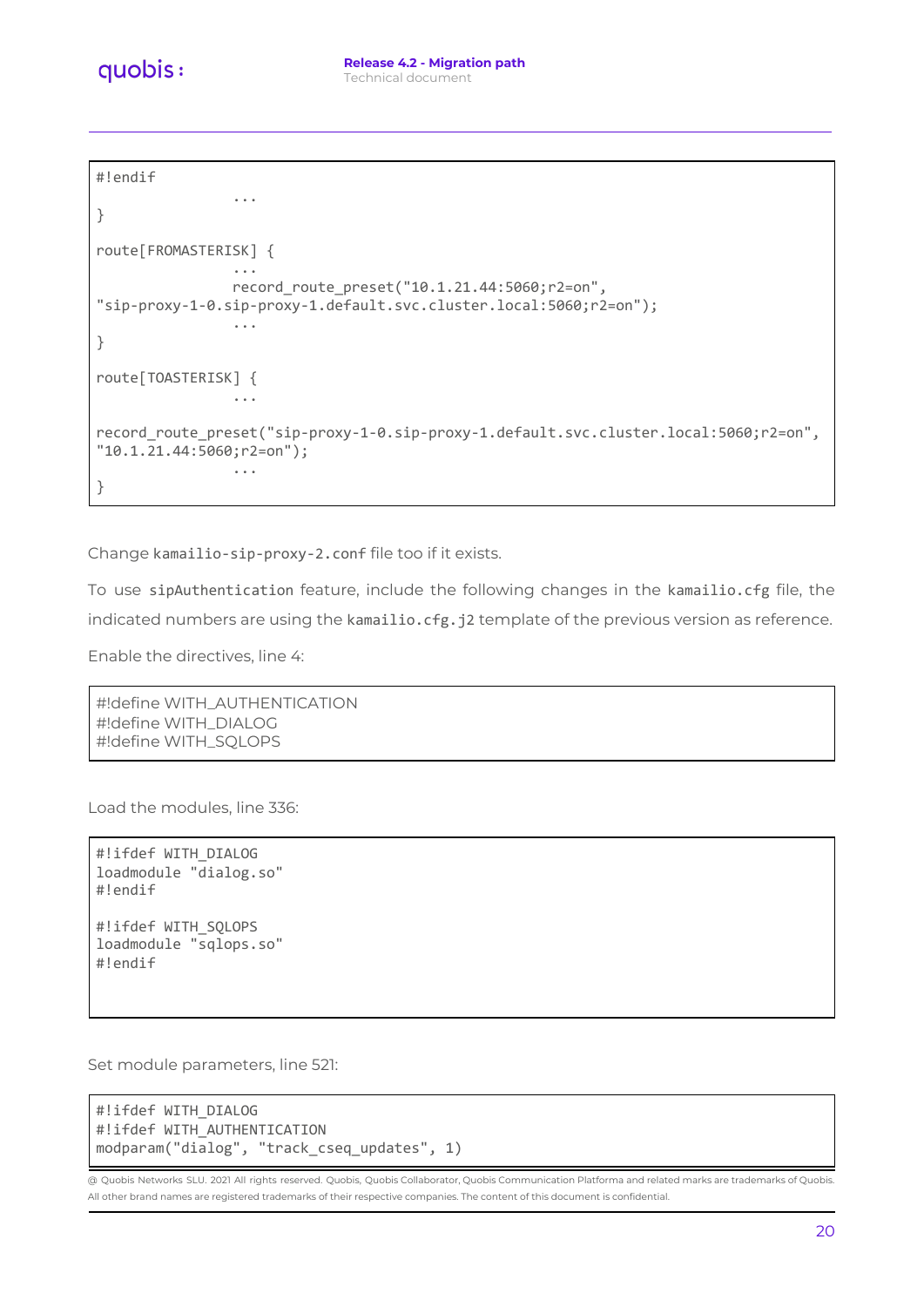

#!endif #!endif

```
#!ifdef WITH_SQLOPS
modparam("sqlops","sqlcon","ca=>mysql://kamailio:{{ kamailio_ps
}}@sip-proxy-database.{{ namespace }}.svc.cluster.local/kamailio")
#!endif
#!ifdef WITH_AUTHENTICATION
modparam("uac", "auth_username_avp", "$avp(auser)")
modparam("uac", "auth_password_avp", "$avp(apass)")
modparam("uac", "auth_realm_avp", "$avp(arealm)")
#!endif
```
Insert the code in the request\_route block, line 1048, route[MANIPFROMASTERISK] and "REFER" condition:

| #!ifdef WITH AUTHENTICATION |
|-----------------------------|
| t on failure("SIPAUTH");    |
| ∣#!endif                    |

Insert the code in the request\_route block, line 1052, route[MANIPFROMASTERISK]:

```
#!ifdef WITH AUTHENTICATION
                if (has_totag() && (is_direction("downstream"))) {
                        $var(a) = $cs;$var(b) = $(var(a){s.int}});$var(c) = $var(b) + 1;remove_hf("Cseq");
                        append_hf("Cseq: $var(c) $rm\r\n");
                }
#!endif
```
Insert the code in the request\_route block, line 1118, route[FROMASTERISK]:



#!endif

Create a new failure\_route block, at the end of kamailio.cfg file:

# Manage authentication routing cases failure\_route[SIPAUTH] {